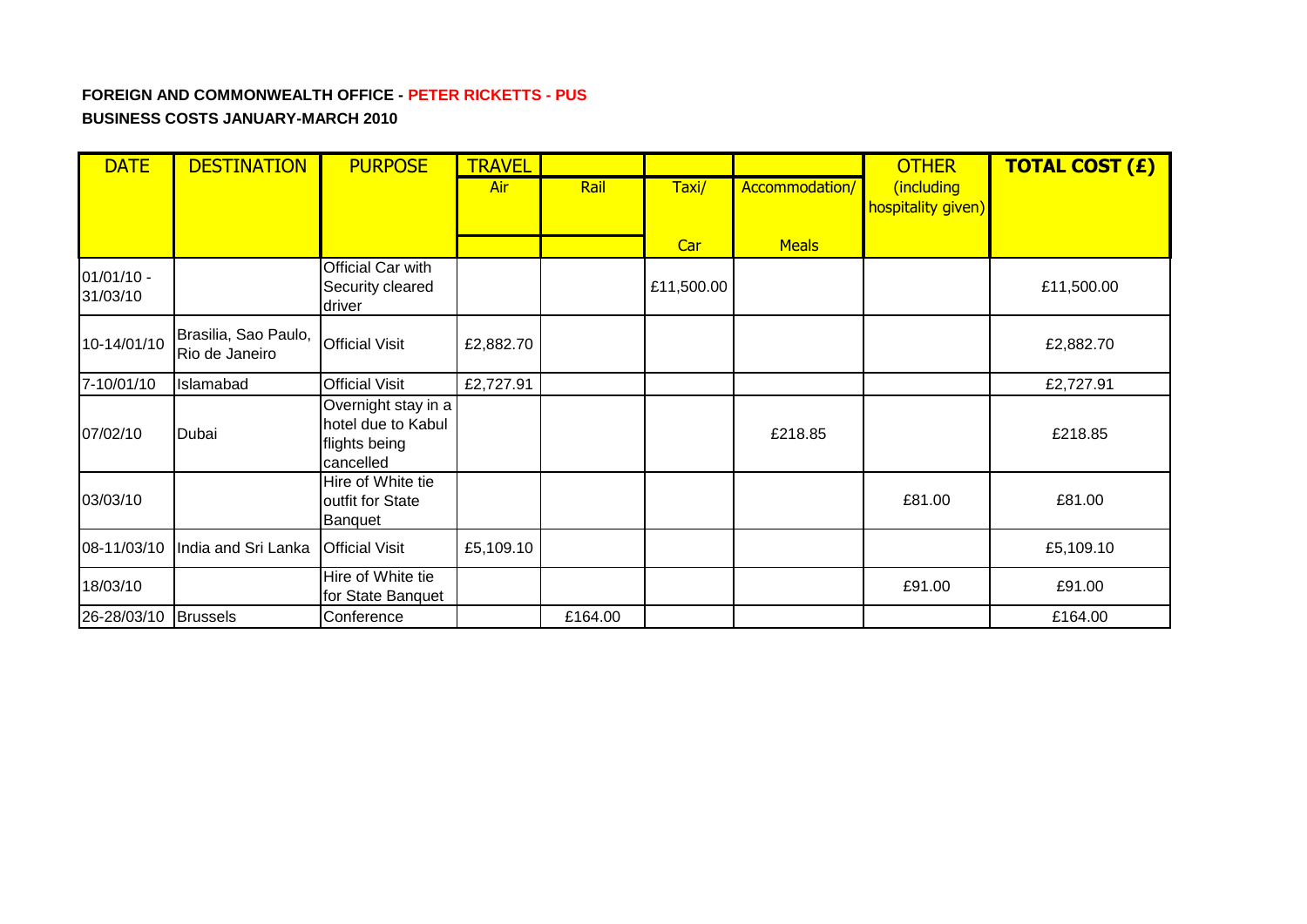### **FOREIGN AND COMMONWEALTH OFFICE - MARIOT LESLIE - DIRECTOR GENERAL DEFENCE AND INTELLIGENCE BUSINESS COSTS JANUARY-MARCH 2010**

|                    |                    |                      |           |        | <b>TRAVEL</b> |                | <b>OTHER</b>       |                       |
|--------------------|--------------------|----------------------|-----------|--------|---------------|----------------|--------------------|-----------------------|
| <b>DATE</b>        | <b>DESTINATION</b> | <b>PURPOSE</b>       | Air       | Rail   | Taxi/         | Accommodation/ | (including         | <b>TOTAL COST (£)</b> |
|                    |                    |                      |           |        | Car           | <b>Meals</b>   | hospitality given) |                       |
|                    |                    | Talks with Deputy    |           |        |               |                |                    |                       |
| 2-3/02/2010 Moscow |                    | Foreign Minister     | £566.90   | £32.00 |               |                |                    | £598.90               |
|                    |                    | Ryabkov              |           |        |               |                |                    |                       |
|                    |                    | <b>Attend Munich</b> |           |        |               |                |                    |                       |
| 5-7/02/2010 Munich |                    | Security             | £217.87   | £32.00 |               | £308.22        |                    | £558.09               |
|                    |                    | Conference           |           |        |               |                |                    |                       |
| $20 -$             |                    | Defence trip,        |           |        |               |                |                    |                       |
| 23/02/2010         | Afghanistan        | travelled with the   | £3,491.30 |        |               |                |                    | £3,491.30             |
|                    |                    | <b>MOD</b>           |           |        |               |                |                    |                       |
| 04/03/10           | Charlbury          | <b>Ditchley</b>      |           | £87.00 |               |                |                    | £87.00                |
|                    |                    | Conference           |           |        |               |                |                    |                       |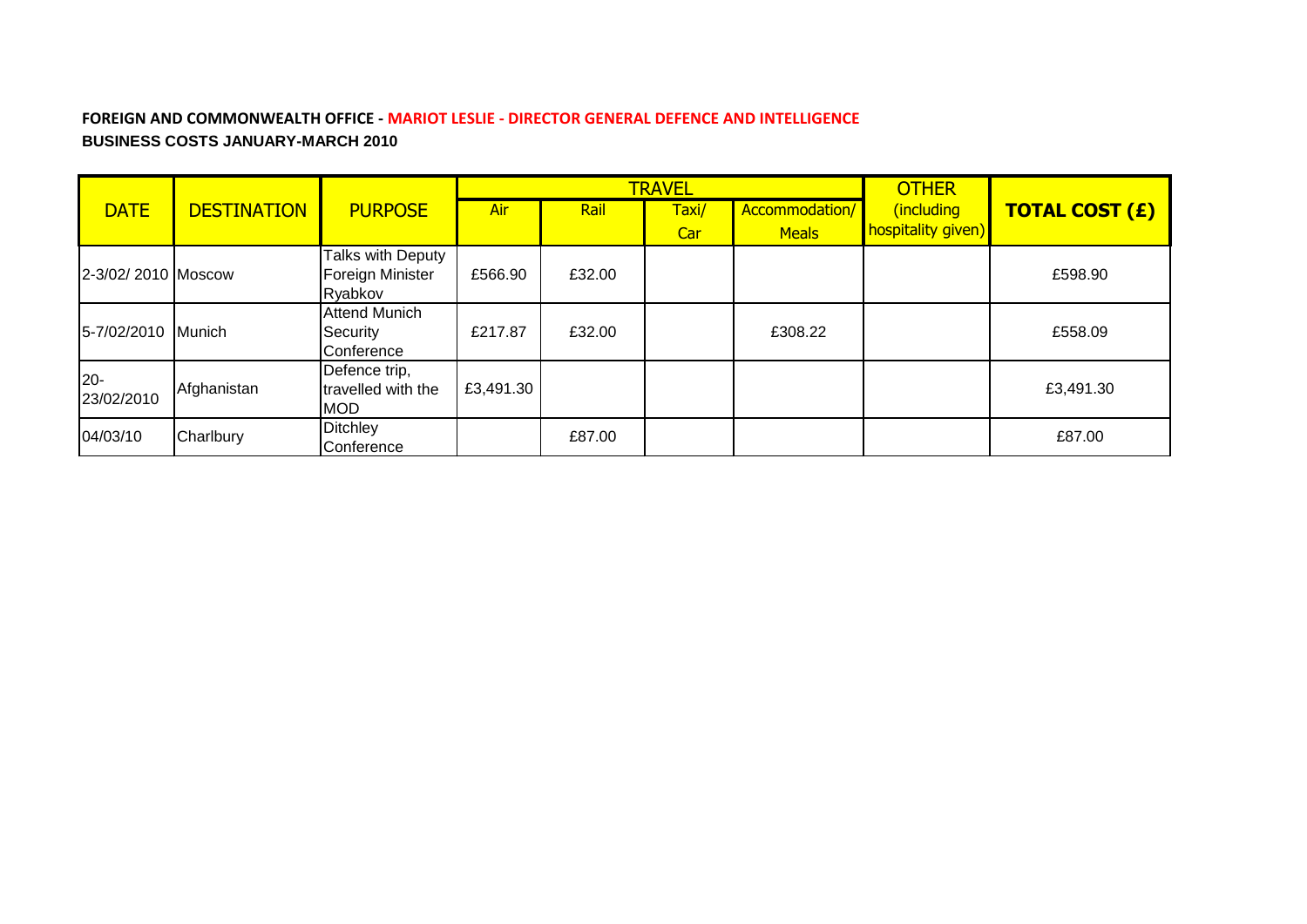# **FOREIGN AND COMMONWEALTH OFFICE - NICK BAIRD - DIRECTOR-GENERAL EUROPE AND GLOBALISATION BUSINESS COSTS JANUARY-MARCH 2010**

| <b>DATE</b> | <b>DESTINATION</b>         | <b>PURPOSE</b>                                                                                     | <b>TRAVEL</b> |         |        |                |                                  | <b>TOTAL COST (£)</b> |
|-------------|----------------------------|----------------------------------------------------------------------------------------------------|---------------|---------|--------|----------------|----------------------------------|-----------------------|
|             |                            |                                                                                                    | Air           | Rail    | Taxi/  | Accommodation/ | (including<br>hospitality given) |                       |
|             |                            |                                                                                                    |               |         | Car    | <b>Meals</b>   |                                  |                       |
| 27.01.10    | Paris                      | <b>Business</b><br>programme, with<br>calls arranged by<br>both Embassy and<br><b>OECD Mission</b> |               | £88.00  | £40.00 | £182.49        |                                  | £310.49               |
| 02.02.10    | <b>Brussels</b>            | <b>Business</b><br>programme                                                                       |               | £158.00 | £40.00 |                |                                  | £198.00               |
| 08.02.10    | New Delhi and<br>Hyderabad | <b>Business</b><br>programme                                                                       | £2,611.80     |         |        | £124.94        |                                  | £2,736.74             |
| 04.03.10    | Guildhall                  | White Tie banquet<br>for State Visit by<br>President Zuma of<br>South Africa                       |               |         |        |                | £73.50                           | £73.50                |
| 08.03.10    | Abuja and Lagos            | <b>Business</b><br>programme                                                                       | £1,581.90     |         |        |                |                                  | £1,581.90             |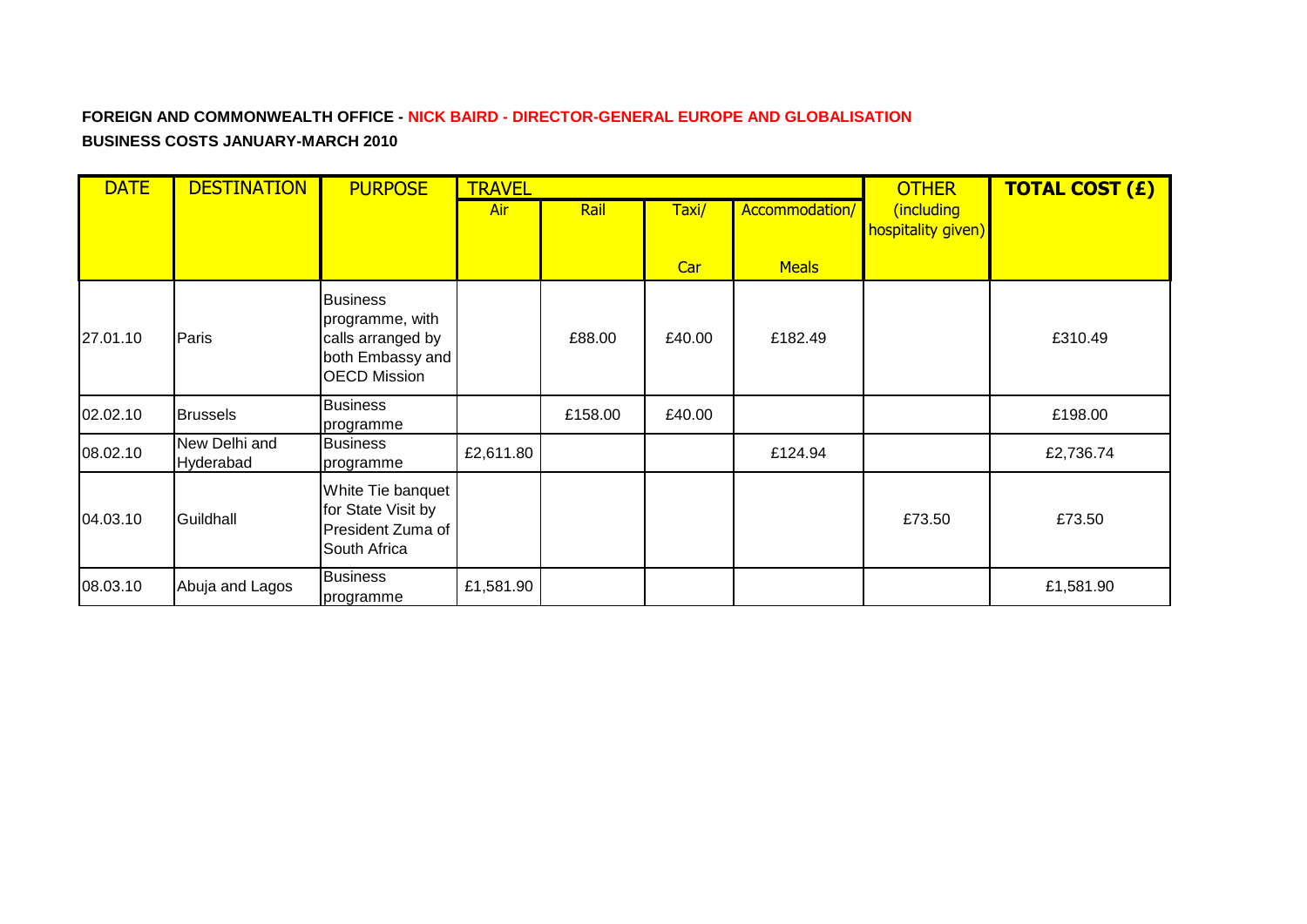## **FOREIGN AND COMMONWEALTH OFFICE - SIR GEOFFREY ADAMS - DIRECTOR GENERAL POLITICAL BUSINESS COSTS JANUARY-MARCH 2010**

|             |                      |                                                 |           |         | <b>TRAVEL</b> | <b>OTHER</b>                   |                                  |                       |
|-------------|----------------------|-------------------------------------------------|-----------|---------|---------------|--------------------------------|----------------------------------|-----------------------|
| <b>DATE</b> | <b>DESTINATION</b>   | <b>PURPOSE</b>                                  | Air       | Rail    | Taxi/<br>Car  | Accommodation/<br><b>Meals</b> | (including<br>hospitality given) | <b>TOTAL COST (£)</b> |
| 10/01/2010  | Oman                 | UK/Omani bilateral<br>talks                     |           |         | £80.00        |                                |                                  | £80.00                |
| 14/01/10    | La Granja, Spain     | <b>EU Political</b><br><b>Directors Meeting</b> | £624.70   |         |               | £101.40                        |                                  | £726.10               |
| 15/01/10    | <b>New York</b>      | E3+3 Meeting on<br>Iran                         | £5,327.40 |         | £131.98       | £179.86                        |                                  | £5,639.24             |
| 21/01/10    | Quebec City          | <b>G8 Political</b><br><b>Directors Meeting</b> | £3,162.40 | £18.00  |               | £124.70                        |                                  | £3,305.10             |
| 10/02/10    | London               | <b>Official Breakfast</b>                       |           |         |               | £35.55                         |                                  | £35.55                |
| 22/02/10    | <b>Brussels</b>      | Day trip to<br><b>GACFAC</b>                    | £694.40   |         |               |                                |                                  | £694.40               |
| 01/03/10    | Victoria, Canada     | <b>G8 Political</b><br><b>Directors Meeting</b> | £3,427.74 |         | £40.17        | £93.67                         |                                  | £3,561.58             |
| 04/03/10    | London               | <b>Official Breakfast</b>                       |           |         |               | £28.97                         |                                  | £28.97                |
| 22/03/10    | <b>Brussels</b>      | Day trip to<br><b>GACFAC</b>                    | £229.00   | £179.00 |               |                                |                                  | £408.00               |
| 22/03/10    | <b>Moscow</b>        | UK/ Russian<br>bilateral talks                  | £2,013.60 |         |               |                                |                                  | £2,013.60             |
| 29/03/10    | Gatineau, Canada     | G8 Foreign<br><b>Ministers Meeting</b>          | £3,662.40 |         |               | £485.95                        |                                  | £4,148.35             |
| 25/03/10    | <b>Milton Keynes</b> | FCO Board                                       |           | £14.00  |               |                                | £4.60                            | £18.60                |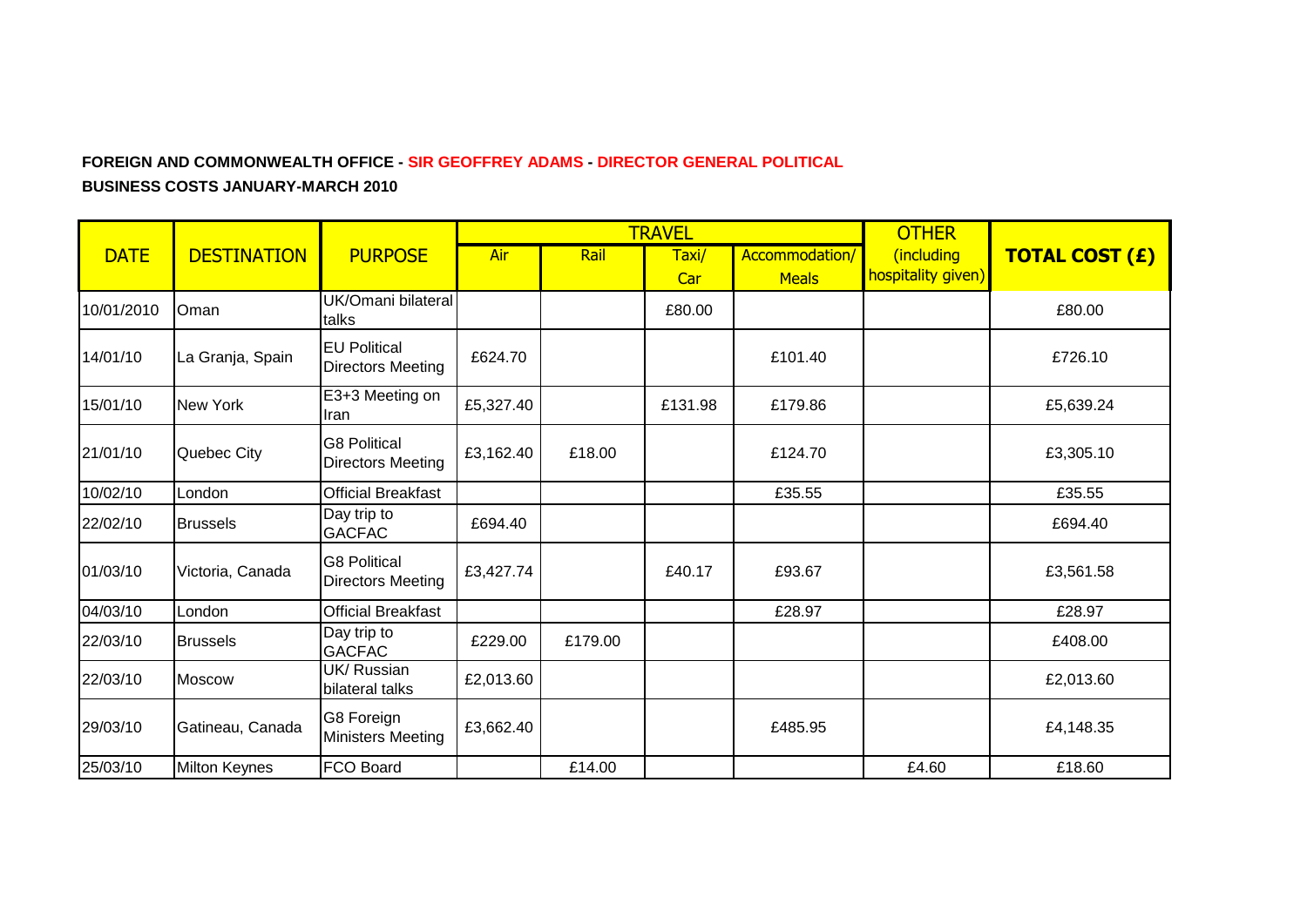#### **FOREIGN AND COMMONWEALTH OFFICE**

#### **SIR SHERARD COWPER-COLES - FOREIGN SECRETARY'S SPECIAL REPRESENTATIVE TO AFGHANISTAN AND PAKISTAN BUSINESS COSTS JANUARY-MARCH 2010**

|                              |                          |                                                                                                  |           |        | <b>TRAVEL</b> |                | <b>OTHER</b>       |                       |
|------------------------------|--------------------------|--------------------------------------------------------------------------------------------------|-----------|--------|---------------|----------------|--------------------|-----------------------|
| <b>DATE</b>                  | <b>DESTINATION</b>       | <b>PURPOSE</b>                                                                                   | Air       | Rail   | Taxi/         | Accommodation/ | (including         | <b>TOTAL COST (£)</b> |
|                              |                          |                                                                                                  |           |        | Car           | <b>Meals</b>   | hospitality given) |                       |
| 05/01/10                     | <b>Heathrow Airport</b>  | Train to airport for<br>trip to the Hague                                                        |           | £16.25 | £38.17        |                |                    | £54.42                |
| $7 -$<br>14/01/2010          | Abu Dhabi & New<br>Dehli | Meeting of Special<br>Representatives in<br>Abu Dhabi,<br>followed by official<br>visit to India | £2,955.00 |        |               | £324.48        |                    | £3,279.48             |
| $14 - 16/$<br>01/2010        | Kabul                    | Official visit                                                                                   | £1,630.70 |        |               | £193.11        |                    | £1,823.81             |
| 18/01/10                     | London                   | <b>Official Lunch</b>                                                                            |           |        |               |                | £340.88            | £340.88               |
| 19/01/10                     | <b>Berlin</b>            | Visit to meet<br>German Special<br>Representative                                                | £385.70   |        |               |                |                    | £385.70               |
| $20 -$<br>21/01/2010         | Riyadh                   | Official visit                                                                                   | £3,910.60 | £32.00 |               |                |                    | £3,942.60             |
| 07/02/10                     | Munich                   | Attendence at<br><b>Munich Security</b><br>Conference                                            |           | £32.00 |               | £211.63        |                    | £243.63               |
| 08/02/10                     | London                   | January and<br>February taxis                                                                    |           |        | £193.13       |                |                    | £193.13               |
| 8th-25th<br>February<br>2010 | Kabul                    | Temporary duty as<br><b>British Minister</b>                                                     | £2,883.62 |        |               |                |                    | £2,883.62             |
| 25/02/10                     | Dubai                    | Return trip from<br>Kabul                                                                        |           |        |               | £120.24        |                    | £120.24               |
| 02/03/10                     | London                   | <b>Official Lunch</b>                                                                            |           |        |               |                | £132.75            | £132.75               |
| 04/03/10                     | London                   | <b>Official Breakfast</b>                                                                        |           |        |               |                | £10.13             | £10.13                |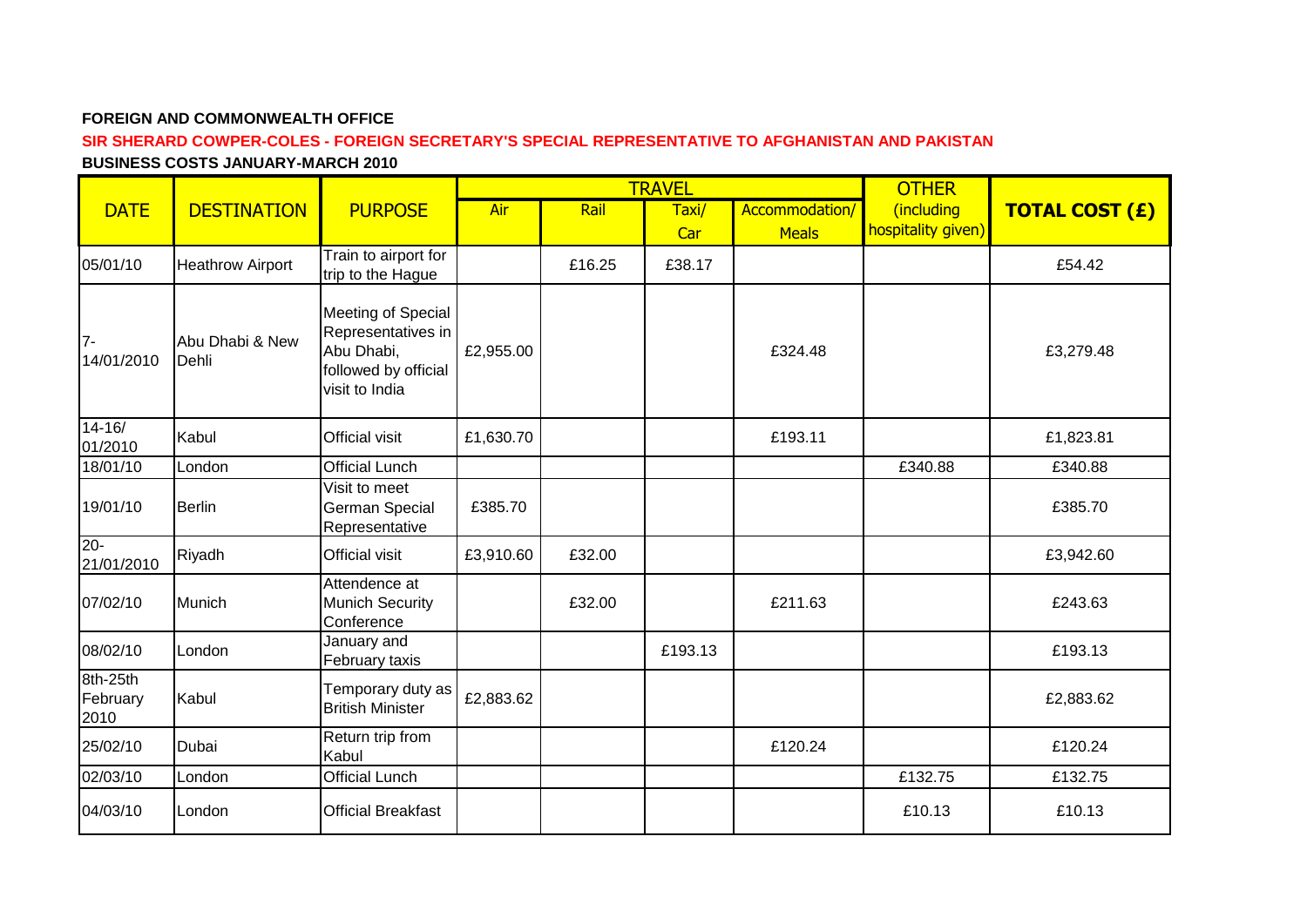| 04/03-<br>25/04/2010  | Kabul | Temporary duty as  <br><b>British Minister</b> | £3,028.25 |  |  | £3,028.25 |
|-----------------------|-------|------------------------------------------------|-----------|--|--|-----------|
| 11-13/03/10 Islamabad |       | Official visit (from<br>Kabul)                 | £353.42   |  |  | £353.42   |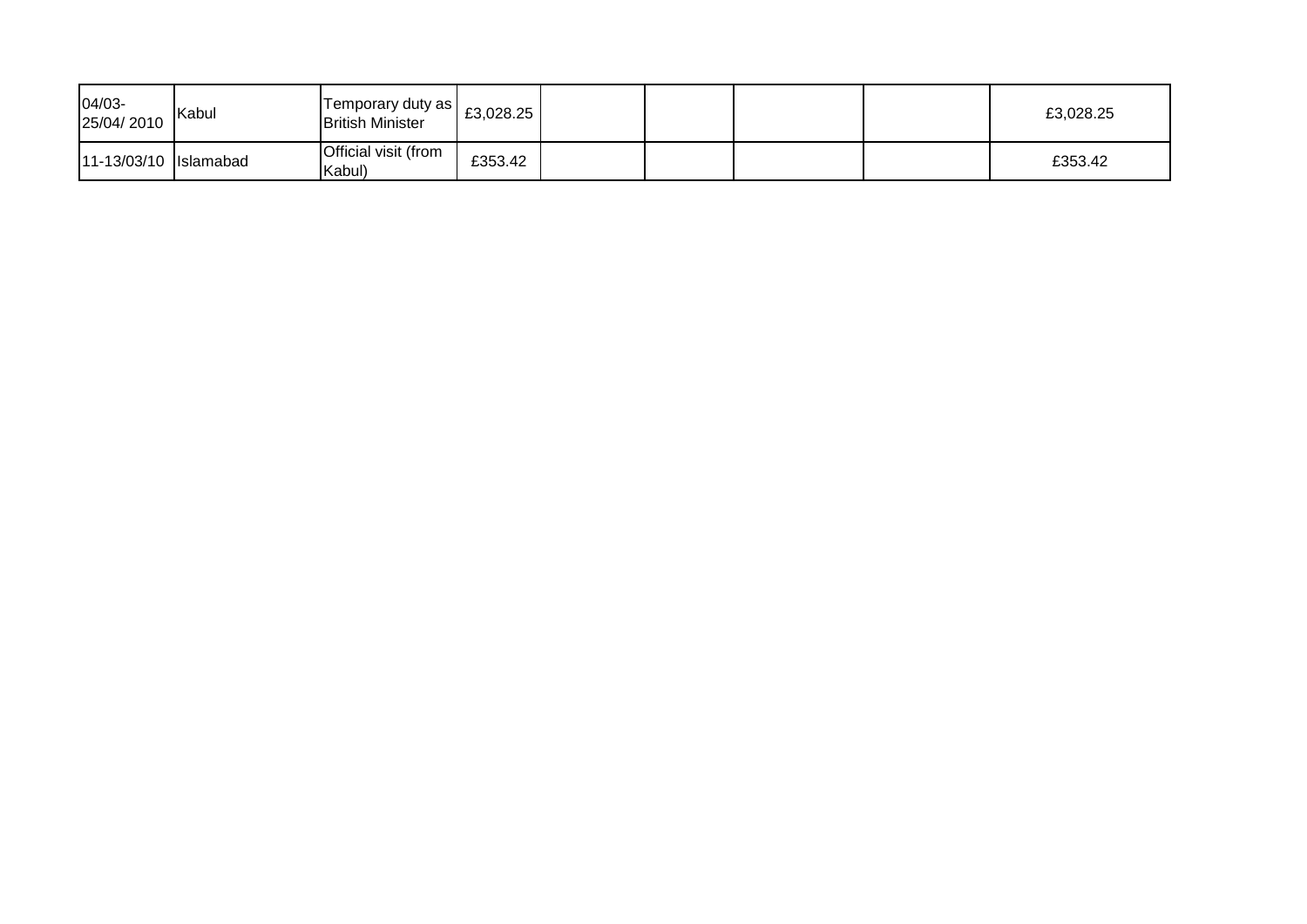# **FOREIGN AND COMMONWEALTH OFFICE - KEITH LUCK - DIRECTOR GENERAL FINANCE BUSINESS COSTS JANUARY-MARCH 2010**

|             |                      |                             |     |        | <b>TRAVEL</b> | <b>OTHER</b>   |                    |                       |
|-------------|----------------------|-----------------------------|-----|--------|---------------|----------------|--------------------|-----------------------|
| <b>DATE</b> | <b>DESTINATION</b>   | <b>PURPOSE</b>              | Air | Rail   | Taxi/         | Accommodation/ | (including         | <b>TOTAL COST (£)</b> |
|             |                      |                             |     |        | Car           | <b>Meals</b>   | hospitality given) |                       |
| 03/02/10    | <b>Milton Keynes</b> | Meetings with staff         |     | £43.60 |               |                |                    | £43.60                |
| 02/03/10    | <b>Milton Keynes</b> | Meetings with staff         |     | £43.60 |               |                |                    | £43.60                |
| 22/03/10    | London               | Attend reception            |     |        | £14.00        |                |                    | £14.00                |
| 25/03/10    | <b>Milton Keynes</b> | Attend FCO Board<br>meeting |     | £28.90 |               |                |                    | £28.90                |